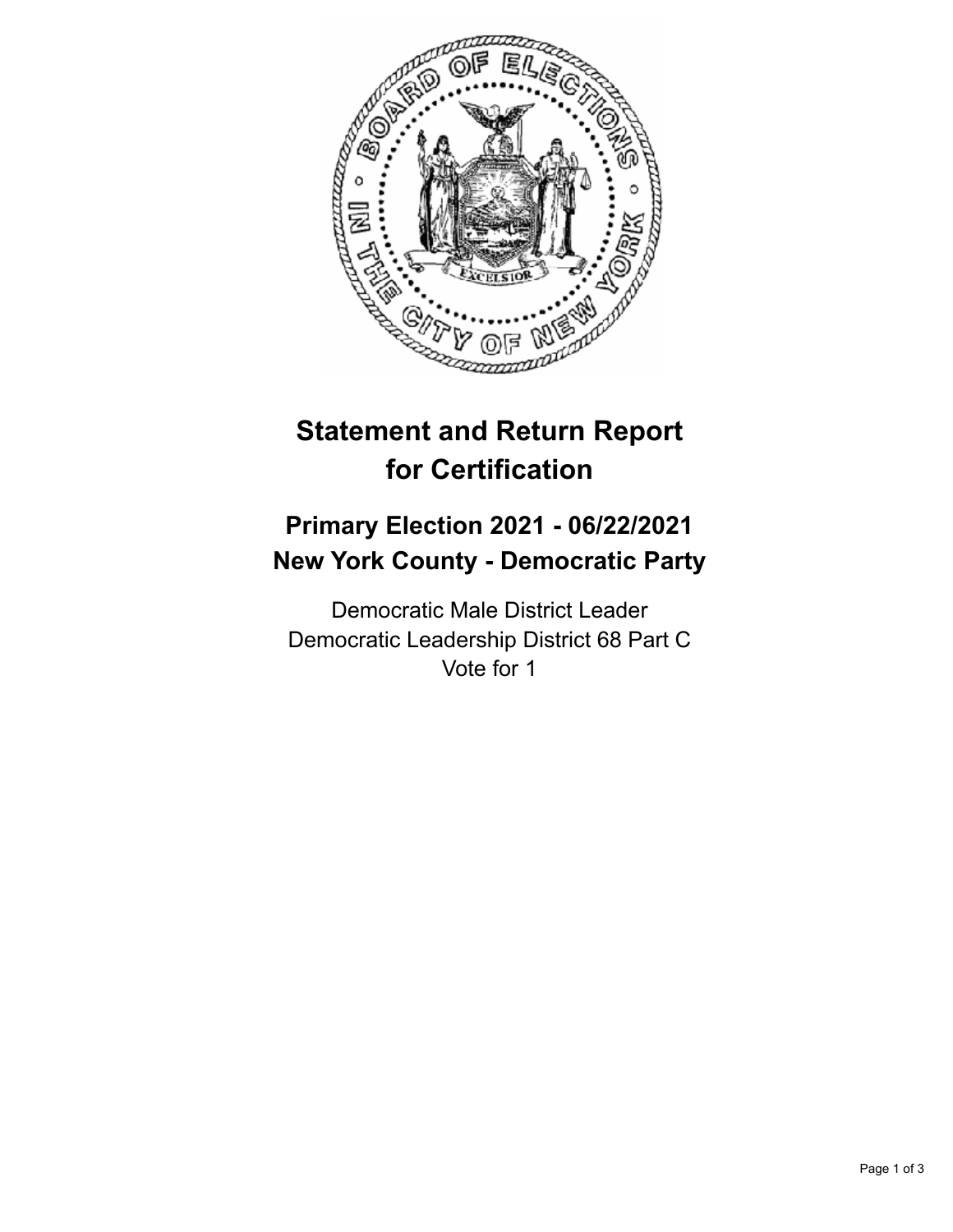

## **Assembly District 68**

| <b>PUBLIC COUNTER</b>                                    | 3,327 |
|----------------------------------------------------------|-------|
| <b>MANUALLY COUNTED EMERGENCY</b>                        | 0     |
| ABSENTEE / MILITARY                                      | 549   |
| <b>AFFIDAVIT</b>                                         | 35    |
| <b>Total Ballots</b>                                     | 3,911 |
| Less - Inapplicable Federal/Special Presidential Ballots | 0     |
| <b>Total Applicable Ballots</b>                          | 3,911 |
| <b>XAVIER SANTIAGO</b>                                   | 1,228 |
| <b>JOHN RUIZ</b>                                         | 1,297 |
| DAN GARODNICK (WRITE-IN)                                 | 1     |
| DAVID GEORGE (WRITE-IN)                                  | 1     |
| <b>GWEN GOODWIN (WRITE-IN)</b>                           | 1     |
| HARRY RODRIGUEZ (WRITE-IN)                               | 1     |
| HIDEO KOJIMA (WRITE-IN)                                  | 1     |
| JEFFREY SLIVERMAN (WRITE-IN)                             | 1     |
| JONATHAN BING (WRITE-IN)                                 | 1     |
| JONATHAN T. QULLEN (WRITE-IN)                            | 1     |
| KARL RICHTERS (WRITE-IN)                                 | 1     |
| KELMY RODRIGUEZ (WRITE-IN)                               | 1     |
| MICHAEL BLOOMBERG (WRITE-IN)                             | 1     |
| MICHAEL HUBER (WRITE-IN)                                 | 1     |
| NICHOLAS A. SADNYTZKY (WRITE-IN)                         | 1     |
| SHYAN GIDMAL (WRITE-IN)                                  | 1     |
| UNATTRIBUTABLE WRITE-IN (WRITE-IN)                       | 3     |
| UNCOUNTED WRITE-IN PER STATUTE (WRITE-IN)                | 1     |
| WILLIAM ALLEN (WRITE-IN)                                 | 1     |
| <b>Total Votes</b>                                       | 2,544 |
| Unrecorded                                               | 1,367 |